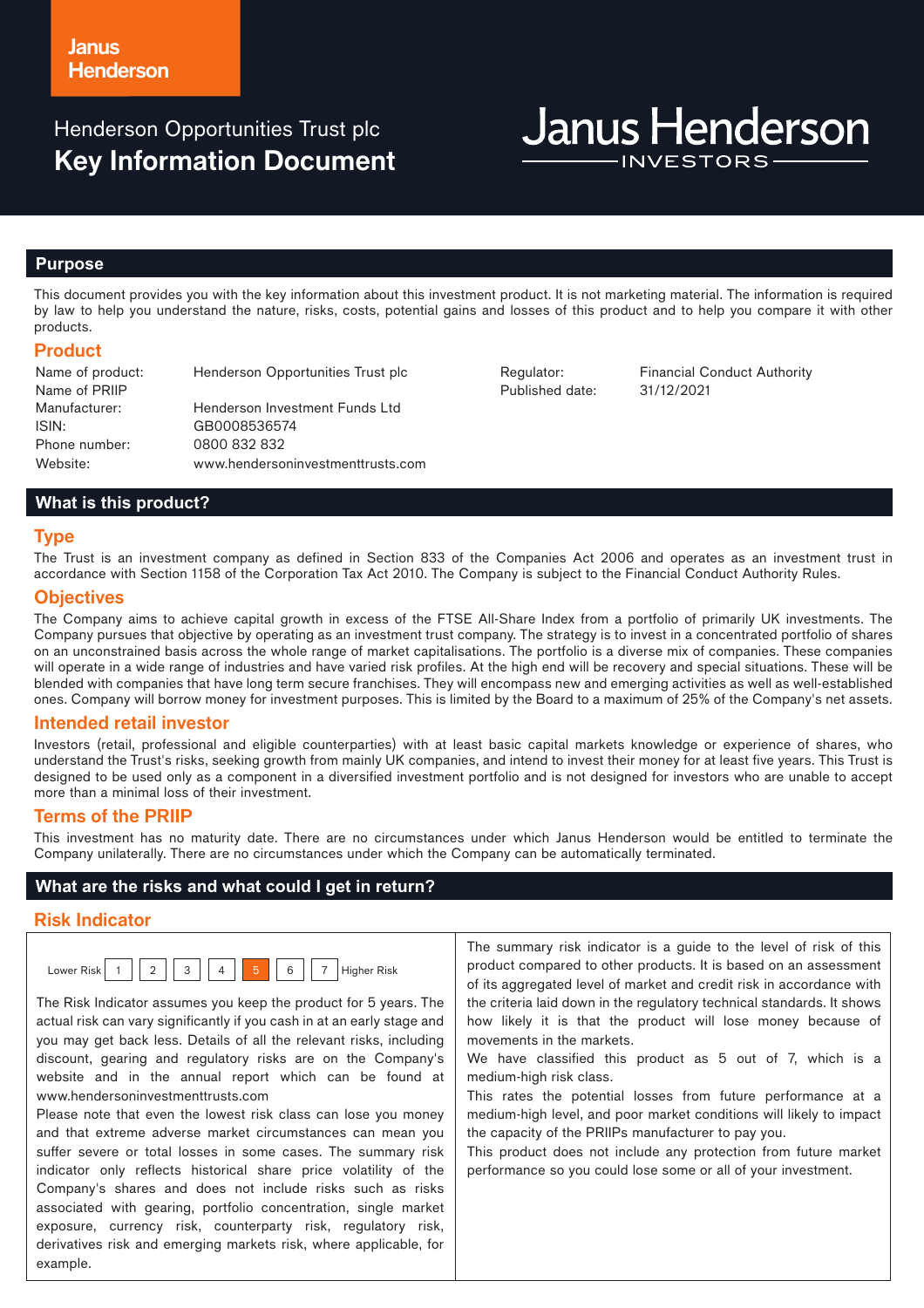# Janus Henderson **INVESTORS**

# **Performance Scenarios**

| Investment £10,000     |                                     |            |            |            |
|------------------------|-------------------------------------|------------|------------|------------|
| <b>Scenarios</b>       |                                     | 1 year     | 3 years    | 5 years    |
| <b>Stress scenario</b> | What you might get back after costs | £1,202.87  | £4,255.65  | £3,200.77  |
|                        | Average return each year            | $-87.97%$  | $-24.78%$  | $-20.37%$  |
| Unfavourable scenario  | What you might get back after costs | £8,430.68  | £8,496.80  | £9,118.17  |
|                        | Average return each year            | $-15.69%$  | $-5.29%$   | $-1.83%$   |
| Moderate scenario      | What you might get back after costs | £11,143.06 | £13,729.13 | £16,915.39 |
|                        | Average return each year            | 11.43%     | 11.14%     | 11.09%     |
| Favourable scenario    | What you might get back after costs | £14,541.57 | £21,902.61 | £30,982.85 |
|                        | Average return each year            | 45.42%     | 29.87%     | 25.38%     |

This table shows the money you could get back over the next 5 years, under different scenarios, assuming that you invest £10,000 for 5 years.

The scenarios are calculated on historical share price total return performance figures from the last 5 years when markets have been particularly strong and might not be replicated in the future. When there has been steady and consistent growth over the relevant period of time it can make the performance scenarios look overly optimistic; past performance is not a guide to future performance and future returns could be significantly different from those shown. The returns shown are produced by applying a prescribed formula to the Trust's returns over the last five years. They are not intended to show that the past performance of the Trust is expected to continue or to indicate which scenario is most likely over the time periods shown. The stress scenario outcome, which is calculated using a prescribed formula based on the Trust's worst performing days over the last 5 years, shows what you may have got back in extreme market circumstances but does not take into account the scenario where the share price of the investment falls to zero and your maximum loss would be the full amount of your investment.

The scenarios shown illustrate how your investment could perform. You can compare them with the scenarios of other products.

The scenarios presented are an estimate of future performance based on evidence from the past and are not an exact indicator. What you get will vary depending on how the market performs and how long you keep the investment.

The figures shown include all the costs of the product itself but may not include all the costs that you pay to your advisor or distributor. The figures do not take into account your personal tax situation, which may also affect how much you get back.

# **What happens if Henderson Investment Funds is unable to pay out?**

In the event of the default or liquidation of Henderson Investment Funds Limited, there would be no direct impact on investors as the assets in the Trust are held independently of Henderson. The Board of the Trust would seek to find a new investment manager. However, a default by the Trust or any of the underlying holdings could affect the value of your investment. You may sell your shares at any time on the London Stock Exchange using your share dealing service. Your shares are sold to another buyer in the market and not directly to the Trust or Henderson Investment Funds Limited. If the Trust goes into liquidation the investments will be sold and you will receive your pro rata share of the proceeds after settlement of any liabilities. Investment trusts are not covered by the Financial Services Compensation Scheme.

# **What are the costs?**

The Reduction in Yield (RIY) shows what impact the total costs you pay will have on the investment return you might get. The total costs take into account one-off, ongoing and incidental costs. The amounts shown here are the cumulative costs of the product itself, for three different holding periods. They include potential early exit penalties. The figures assume you invest £10,000. The figures are estimates and may change in the future.

# **Costs over time**

| Investment £10,000 Scenarios    | If you cash in after 1<br>vear | If you cash in after 3<br><b>vears</b> | <b>If you cash in after 5</b><br><b>vears</b> |
|---------------------------------|--------------------------------|----------------------------------------|-----------------------------------------------|
| Total costs                     | £137.99                        | £408.27                                | £671.15                                       |
| Impact on return (RIY) per year | $1.38\%$                       | $1.38\%$                               | $1.38\%$                                      |

The person selling you or advising you about this product may charge you other costs. If so, this person will provide you with information about these costs, and show you the impact that all costs will have on your investment over time.